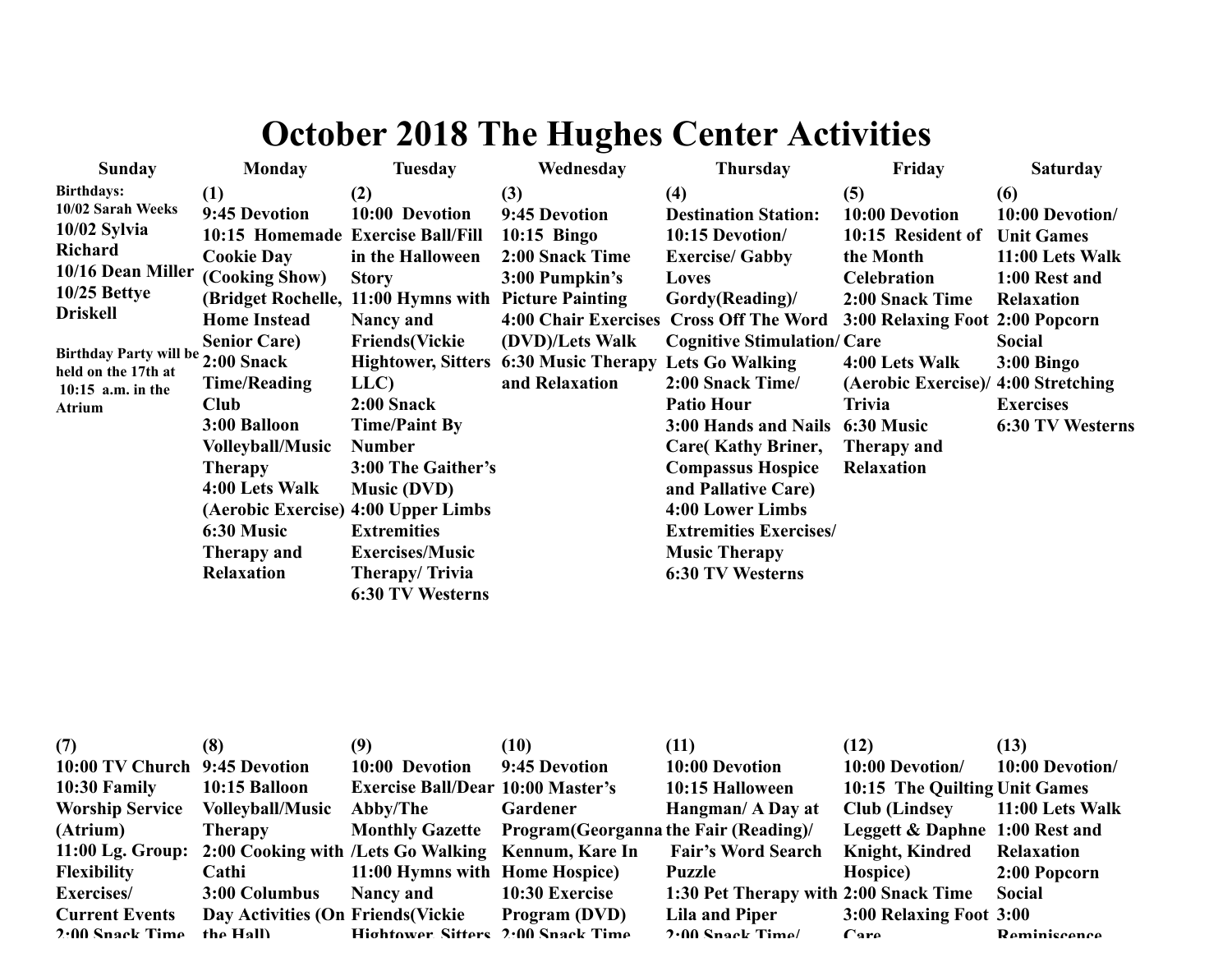| <b>EWU DHAVA THIN</b><br>3:00 Unit Games<br>4:00 Aerobic<br><b>Exercises</b><br>6:00 TV News                                                                                                                                                                             | un man<br>4:00 Lets Walk<br>(Aerobic Exercise) 2:00 Snack<br>6:30 Music<br>Therapy and<br><b>Relaxation</b><br><b>Columbus Day</b>                                                                                                                                                                                                                              | <b>INGHWWVI, ORWIS 2.00 ORAN THIN</b><br>LLC)<br><b>Time/Hand</b><br><b>Massage Therapy</b><br>3:00 Worship<br><b>Service/Book of</b><br><b>Genesis Chapter 3 and Relaxation</b><br><b>Bible Discussion</b><br>4:00 Upper Limbs<br><b>Extremities</b><br><b>Exercises/Music</b><br>Therapy/Trivia<br>6:30 TV Westerns                                                                                                               | 3:00 Parachute/<br><b>Kickball/ Ball Toss</b><br>$4:00$ Lets<br><b>Walk</b> (Aerobic<br><b>Exercise</b> )<br><b>6:30 Music Therapy</b>                                                                             | <b>EOU DHAVA THIN</b><br><b>Patio Hour</b><br>3:00 Hands and Nails (Aerobic Exercise)/ 4:00 Stretching<br>Care<br>4:00 Lower Limbs<br><b>Extremities Exercises/ Therapy and</b><br><b>Music Therapy</b><br>6:30 TV Westerns                                                                                                                  | $\mathbf{u}$<br>4:00 Lets Walk<br><b>Trivia</b><br>6:30 Music<br><b>Relaxation</b>                                                                                                                                                                                                                  | nummounu<br><b>Activity</b><br><b>Exercises</b><br><b>6:30 TV Westerns</b>                                                                                                                                               |
|--------------------------------------------------------------------------------------------------------------------------------------------------------------------------------------------------------------------------------------------------------------------------|-----------------------------------------------------------------------------------------------------------------------------------------------------------------------------------------------------------------------------------------------------------------------------------------------------------------------------------------------------------------|-------------------------------------------------------------------------------------------------------------------------------------------------------------------------------------------------------------------------------------------------------------------------------------------------------------------------------------------------------------------------------------------------------------------------------------|--------------------------------------------------------------------------------------------------------------------------------------------------------------------------------------------------------------------|----------------------------------------------------------------------------------------------------------------------------------------------------------------------------------------------------------------------------------------------------------------------------------------------------------------------------------------------|-----------------------------------------------------------------------------------------------------------------------------------------------------------------------------------------------------------------------------------------------------------------------------------------------------|--------------------------------------------------------------------------------------------------------------------------------------------------------------------------------------------------------------------------|
| (14)<br>10:00 TV Church 9:45 Devotion<br>10:30 Family<br><b>Worship Service</b><br>(Atrium)<br>$11:00$ Lg. Group:<br><b>Flexibility</b><br>Exercises/<br><b>Current Events</b><br>2:00 Snack Time<br>3:00 Unit Games<br>4:00 Aerobic<br><b>Exercises</b><br>6:00 TV News | (15)<br>10:15 Pumpkin's<br><b>Decoration</b><br><b>Contest (Andrea</b><br>Lorenz,<br>Compassus<br><b>Hospice and</b><br><b>Pallative Care)</b><br>with Mrs. Sue<br><b>Berry</b><br>3:00 Halloween<br><b>Skeleton</b><br><b>Craft/Music</b><br><b>Therapy</b><br>4:00 Lets Walk<br>(Aerobic Exercise) Exercises/Music<br>6:30 Music<br>Therapy and<br>Relaxation | (16)<br>10:15 Devotion/<br><b>Exercise Ball</b><br>/Cross Off The<br><b>Word Cognitive</b><br><b>Stimulation</b><br><b>Activity/Fall's Art Time/Words that</b><br><b>Therapy</b><br>11:00 Hymns with 3:00 Bingo<br>2:00 Snack<br><b>Time/Paint By</b><br><b>Number</b><br>3:00 The Gaither's<br><b>Music (DVD)</b><br>4:00 Upper Limbs<br><b>Extremities</b><br>Therapy/Trivia<br>6:30 TV Westerns<br><b>National Bosses</b><br>Day | (17)<br>9:45 Devotion<br>10:00 October's<br>Party<br>$2:00$ Snack<br><b>Rhymes with Fall</b><br>2:00 Garden Party Nancy and Friends 4:00 Chair Exercises and Pallative Care)<br>(DVD), Lets Walk<br>and Relaxation | (18)<br>10:00 Devotion<br>10:15 Chaminade's<br>Residents' Birthday Musical Performance Movie and<br>2:00 Snack Time/Fun Popcorn<br><b>Video</b><br>3:00 Hands and Nails<br>Care (Kathy Briner,<br><b>Compassus Hospice</b><br>4:00 Lower Limbs<br>6:30 Music Therapy Extremities Exercises/ Care<br><b>Music Therapy</b><br>6:30 TV Westerns | (19)<br>9:45 Devotion<br>10:00 Spiritual<br>10:30 Men's Club<br><b>Social</b><br>$2:00$ Snack<br><b>Time/TV Oldies</b><br>Hour<br>3:00 Relaxing Foot 3:00 Bingo<br>4:00 Lets Walk<br>(Aerobic Exercise)/ 6:30 TV Westerns<br><b>Trivia</b><br>6:30 Music<br><b>Therapy and</b><br><b>Relaxation</b> | (20)<br>10:00 Devotion/<br><b>Unit Games</b><br>10:30 Belhaven<br><b>Dance Ministry</b><br>11:00 Lets Walk<br>1:00 Rest and<br><b>Relaxation</b><br>2:00 Popcorn<br><b>Social</b><br>4:00 Stretching<br><b>Exercises</b> |
| (21)<br>10:00 TV Church<br>10:30 Family<br><b>Worship Service</b><br>(Atrium)                                                                                                                                                                                            | (22)<br>10:00 Devotion<br>10:15 Jeopardy<br>$2:00$ Snack                                                                                                                                                                                                                                                                                                        | (23)<br>10:00 Devotion/<br><b>Exercise Ball/</b><br><b>Item</b><br>Time/A Festival of Locator/Halloween 2:00 Snack Time                                                                                                                                                                                                                                                                                                             | (24)<br>9:45 Devotion<br>10:15 Parachute/<br><b>Kickball/ Ball Toss</b>                                                                                                                                            | (25)<br>10:00 Devotion<br>10:15 Fun Fitness<br>with Terry<br>2:00 Snack Time/TV                                                                                                                                                                                                                                                              | (26)<br>9:45 Devotion<br>10:15 The Quilting Unit Games<br><b>Club</b> (Lindsey<br>Leggett & Daphne 1:00 Rest &                                                                                                                                                                                      | (27)<br>10:00 Devotion/<br>11:00 Lets Walk                                                                                                                                                                               |

**3:00 Bible Jingo (On Westerns**

**Knight, Kindred Relaxation**

**11:00 Lg. Group: Gourds (Reading Art Therapy**